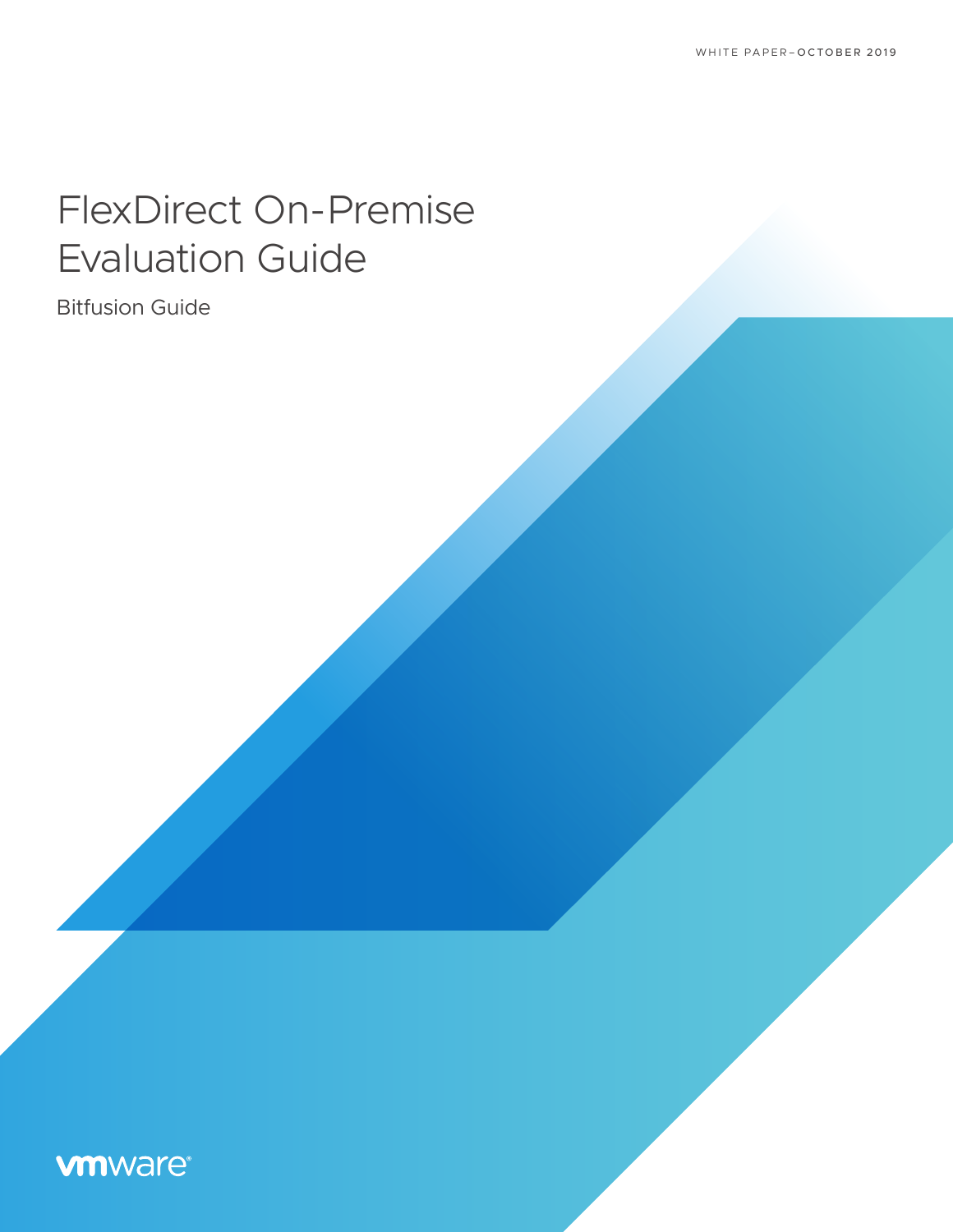## Table of Contents

| Welcome                                                        | 3              |
|----------------------------------------------------------------|----------------|
| <b>Cluster Configuration and Nomenclature</b>                  | 3              |
| Fig 1. Remote GPU Architecture with FlexDirect                 | 3              |
| Fig 2. Partial GPU Architecture with FlexDirect                | $\overline{4}$ |
| Cluster Instances & Software                                   | $\overline{4}$ |
| Section 1: Baseline GPU Examples                               | $\overline{4}$ |
| Convolutional Neural Network Benchmarks (GPU Wrapper Scripts): | 5              |
| Recurrent Neural Network Benchmarks (GPU Wrapper Scripts):     | 5              |
| Section 2: FlexDirect-Remote GPU Examples                      | 8              |
| Convolutional Neural Network Benchmarks (CPU Wrapper Scripts): | 10             |
| Recurrent Neural Network Benchmarks (CPU Wrapper Scripts):     | 11             |
| Section 3: FlexDirect-Partial GPU Examples                     | 12             |
| Conclusion                                                     | 14             |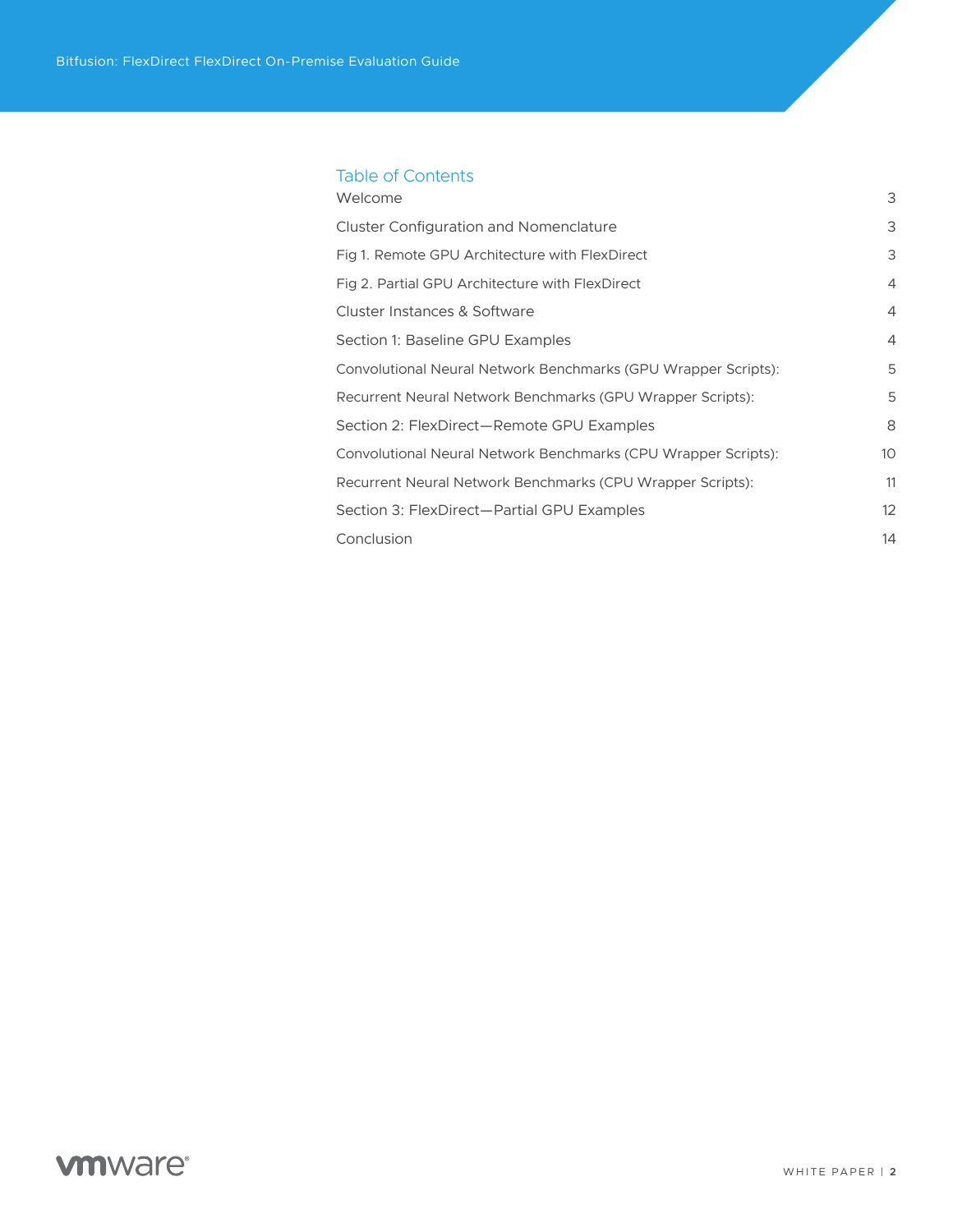### <span id="page-2-0"></span>Welcome

This document will help you get started with the evaluation of FlexDirect in your own environment. After finishing the tutorial presented in this document you will be able to do the following:

- Use FlexDirect to execute code on remotely attached virtual GPUs (vGPUs), implementing the Elastic GPU architecture, with no performance impact
- Use FlexDirect to partition a GPU into smaller virtual GPUs (vGPUs) to achieve higher utilization
- Evaluate FlexDirect performance across a variety of standard Machine Learning Benchmarks
- Exercise advanced FlexDirect features

## Cluster Configuration and Nomenclature

Figure 1 below represents the most basic FlexDirect Architecture for exercising remotely attached virtual GPUs.

- A CPU server with no physical GPUs
- A GPU server with four NVIDIA GPUs. The figure shows four V100s, each with 16GB of memory. The two instances are expected to be connected via at-least 10Gb/s Ethernet. Bitfusion operates with many other NICs, GPUs and CPU server types. The configuration shown below is just one possible example.





Figure 2 represents the FlexDirect Architecture if you would like to exercise just partial GPUs.

- A GPU server with four NVIDIA GPUs. The figure shows four V100s, each with 16GB of memory
- The memory is partitioned:
- One user requests two GPUs at 50% partial size
- Another user requests two GPUs at 33% partial size
- A third user requests a GPU at 66% partial size

## mware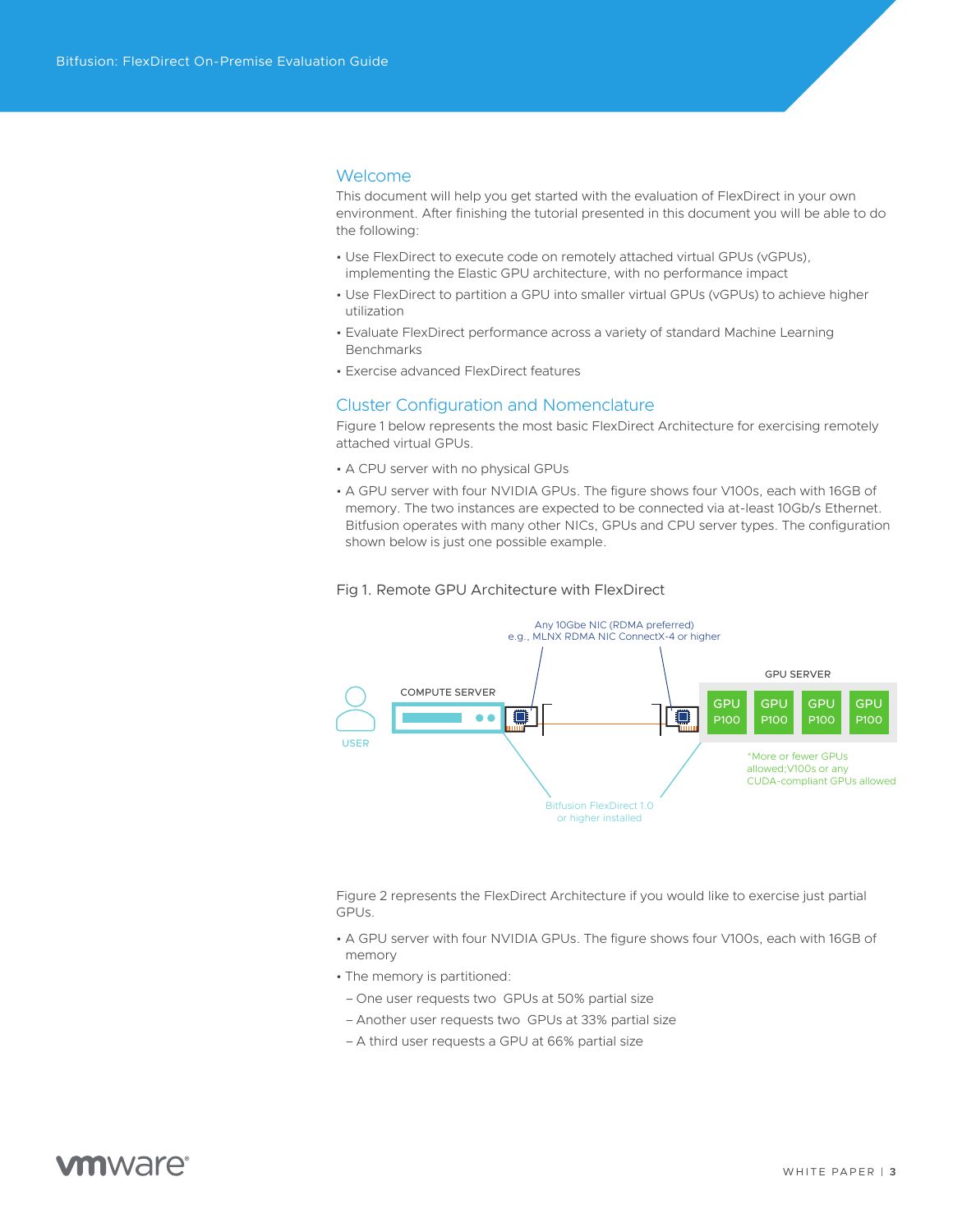<span id="page-3-0"></span>

Fig 2. Partial GPU Architecture with FlexDirect

## Cluster Instances & Software

The guide will have you run applications on both the CPU and the GPU servers, and for ease of doing this, it assumes that each bare metal server is running the exact same operating system and software stack. It assumes that you have installed a recent TensorFlow version (we recommend installing a prebuilt version of TensorFlow to avoid build issues—be sure to use one built to use GPUs) and CUDA prerequisites. Here is the list of the required stack:

- Ubuntu 16.04.02 LTS
- FlexDirect 1.9.0 or higher
- TensorFlow 1.5.0
- CUDA 9.0, CuDNN 7
- NVIDIA Drivers 390.41 or higher (GPU server only)

Installation of NVIDIA Drivers, CUDA, CUDNN and TensorFlow are all beyond the scope of this evaluation guide. Installing them may seem straightforward to you, if you have experience with these packages, or it may seem a bit tricky. You can search online for help installing them, or you can use the Bitfusion Unofficial Guide to CUDA and TensorFlow installation (these drivers and libraries are not Bitfusion products so the "Unofficial" designation is in earnest).

To install FlexDirect, please refer to our System Requirements and our Installation guides at *[https://www-review.vmware.com/solutions/business-critical-apps/](https://www-review.vmware.com/solutions/business-critical-apps/hardwareaccelerators-virtualization.html) [hardwareaccelerators-virtualization.html](https://www-review.vmware.com/solutions/business-critical-apps/hardwareaccelerators-virtualization.html)*.

## Section 1: Baseline GPU Examples

The objective of this section is for you to run several TensorFlow examples on the GPU server directly. First, access a shell on the GPU server, perhaps as follows:

Shell

\$ ssh username@ip\_address\_gpu\_server

Download the FlexDirect benchmark scripts from the following public repository on your CPU and GPU systems. These scripts use FlexDirect, accessing virtualized GPUs, to run TensorFlow benchmarks, which you will download in a moment.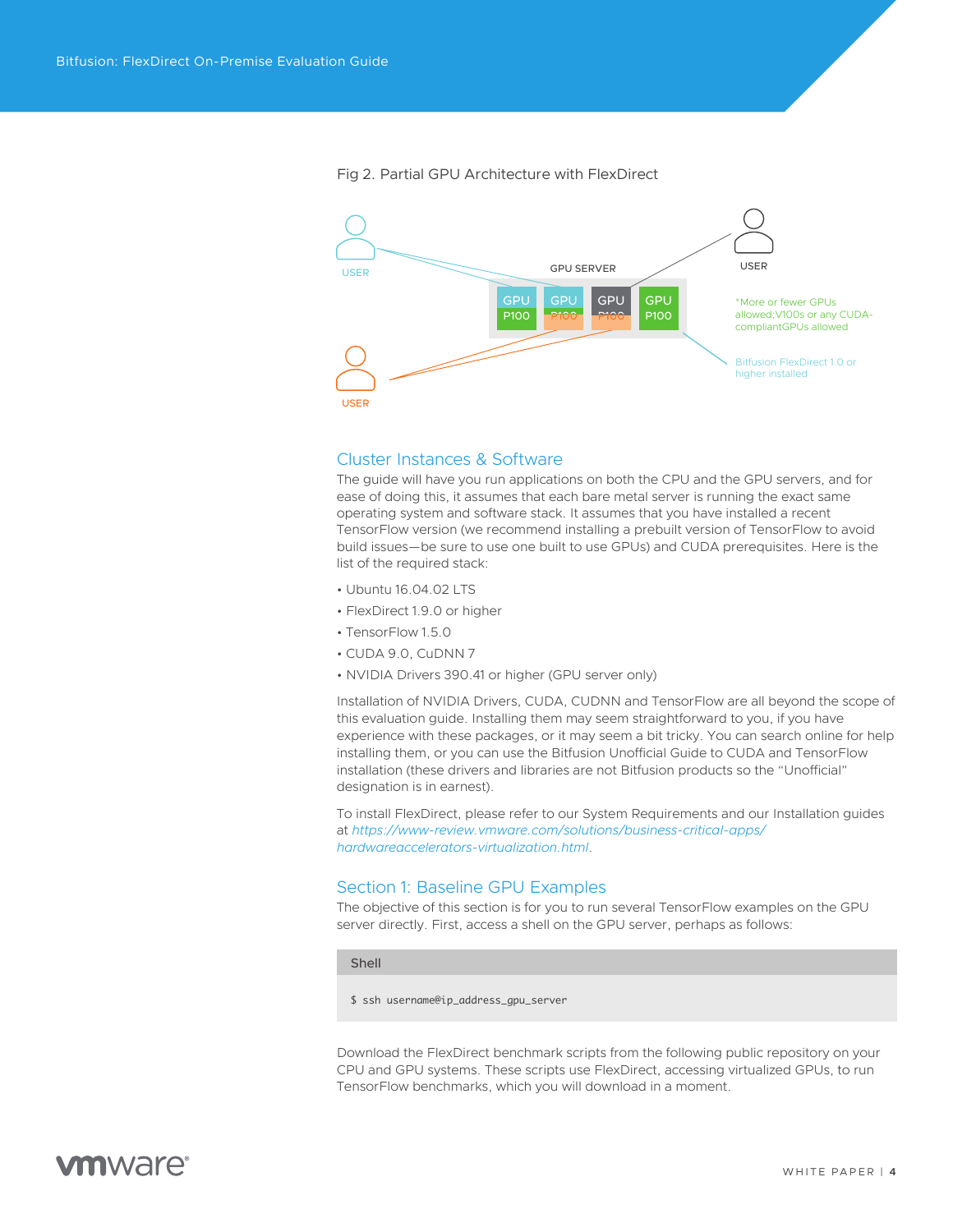<span id="page-4-0"></span>Shell

\$ git clone https://github.com/bitfusionio/batch-scripts.git

The TensorFlow benchmarks you will run are available on GitHub and are not modified by Bitfusion. You should move into the directory created above: cd batch-scripts. Then, from the table below, clone the code repositories (and checkout the branches with the given hashes), or extract the tar files as shown:

| URL (BENCHMARK, MODEL, DATA)                                         | <b>GIT HASH OR INSTRUCTIONS</b>                                                             |
|----------------------------------------------------------------------|---------------------------------------------------------------------------------------------|
| https://github.com/tensorflow/benchmarks                             | git checkout 9815f5f                                                                        |
| https://github.com/tensorflow/models                                 | git checkout f505cec                                                                        |
| wget http://www.fit.vutbr.cz/~imikolov/rnnlm/<br>simple-examples.tgz | In the batch-scripts directory<br>mkdir data, cd data, and tar -xvzf<br>simple-examples.tgz |

This guide will use the scripts in the cpu and the gpu sub-directories. You will need to move the set of scripts you wish to use (either the cpu or gpu set) up one level in the directory tree (this will be shown below). The other scripts are more advanced and are documented in the accompanying README.md file.

The wrapper scripts to be used are listed below and fall into two categories of benchmarks:

Convolutional Neural Network Benchmarks (GPU Wrapper Scripts):

 gpu\_instance\_alexnet\_0.25gpu.sh gpu\_instance\_alexnet\_0.5gpu.sh gpu\_instance\_alexnet\_1gpu.sh gpu\_instance\_alexnet\_2gpu.sh gpu\_instance\_inceptionv3\_0.25gpu.sh gpu\_instance\_inceptionv3\_0.5gpu.sh gpu\_instance\_inceptionv3\_1gpu.sh gpu\_instance\_inceptionv3\_2gpu.sh gpu\_instance\_resnet50\_0.25gpu.sh gpu\_instance\_resnet50\_0.5gpu.sh gpu\_instance\_resnet50\_1gpu.sh gpu\_instance\_resnet50\_2gpu.sh gpu\_instance\_vgg16\_0.5gpu.sh gpu\_instance\_vgg16\_1gpu.sh gpu\_instance\_vgg16\_2gpu.sh

#### Recurrent Neural Network Benchmarks (GPU Wrapper Scripts):

 gpu\_instance\_rnn\_ptb\_0.25gpu\_small.sh gpu\_instance\_rnn\_ptb\_0.5gpu\_small.sh gpu\_instance\_rnn\_ptb\_1gpu.sh gpu\_instance\_rnn\_ptb\_1gpu\_small.sh gpu\_instance\_rnn\_ptb\_2gpu.sh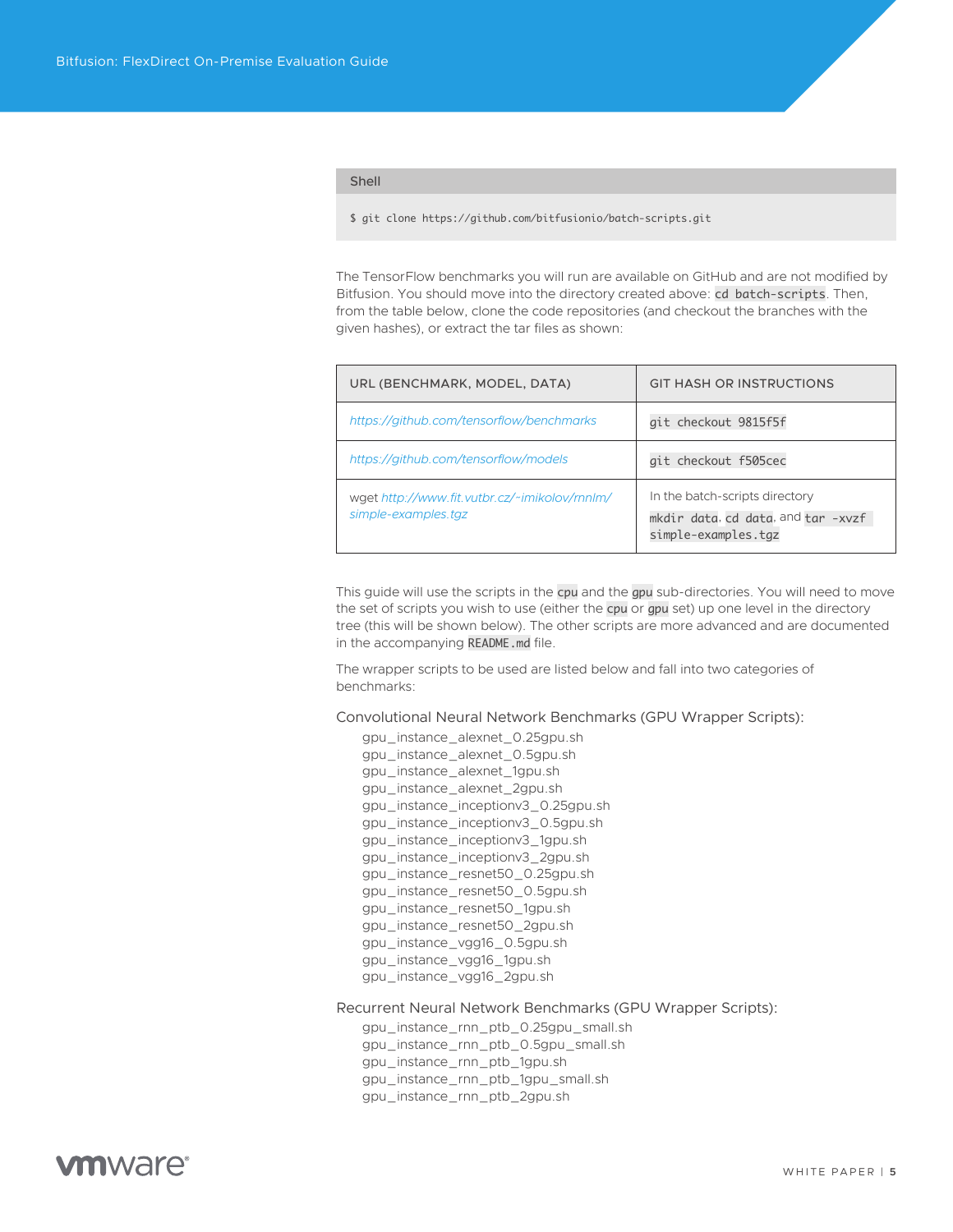Note: There are similarly named scripts on the CPU instance that we will be running later.

You can execute any of the above benchmarks from the terminal as follows:

#### Shell

- 
- \$ # Move the GPU scripts up one directory... \$ # You only need to do this once on the GPU server, of course. \$ mv ./gpu/\* .
- 
- 
- 
- \$ # Now, you can run most scripts<br>\$ ./gpu\_<benchmark\_wrapper\_name>.sh<br>\$ # NOTE: You cannot run scripts that use FlexDirect yet because you<br>\$ # have not launched the resource scheduler at this point. These
- 
- \$# scripts have fractional numbers in the name, such as
- \$ # gpu\_instance\_alexnet\_0.5gpu.sh

Assuming your GPU instance features 4 x NVIDIA P100 cards, you can verify their presence on the instance using the following command:

#### Shell

\$ nvidia-smi

You will see the following output:

| NVIDIA-SMI 390.41 Driver Version: 390.41 |                       |                                                                                                                                   |  |                        |
|------------------------------------------|-----------------------|-----------------------------------------------------------------------------------------------------------------------------------|--|------------------------|
|                                          |                       | GPU Name Persistence-MI Bus-Id Disp.A   Volatile Uncorr. ECC  <br>Fan Temp Perf Pwr:Usage/Capl Memory-Usage   GPU-Util Compute M. |  |                        |
|                                          |                       | Tesla P100-SXM2 On   00000000:06:00.0 Off  <br>N/A 29C P0 32W/300Wl 0MiB/16280MiBl 0% Default I                                   |  | $\Omega$               |
|                                          |                       | 1 Tesla P100-SXM2 On   00000000:07:00.0 Off  <br>N/A 30C P0 32W / 300W   0MiB / 16280MiB                                          |  | $\Omega$<br>0% Default |
|                                          | -----------           | 2 Tesla P100-SXM2 On   00000000:84:00.0 Off  <br>N/A 28C P0 32W/300W   0MiB/16280MiB                                              |  | $\Omega$<br>Default    |
|                                          |                       | 3   Tesla P100-SXM2   On    I  00000000:85:00.0  Off  I<br>N/A 27C P0 32W/300W   0MiB/16280MiB   0% Default                       |  | 0                      |
| Processes:<br>GPU <b>Santa</b>           | PID Type Process name |                                                                                                                                   |  | GPU Memory  <br>Usage  |

The provided wrapper scripts can execute the benchmarks using one or two of the GPUs. Each script is named to show how many GPUs it is using – for example script gpu\_ instance\_resnet50\_1gpu.sh uses one GPU and gpu\_instance\_resnet50\_2gpu.sh uses two GPUs.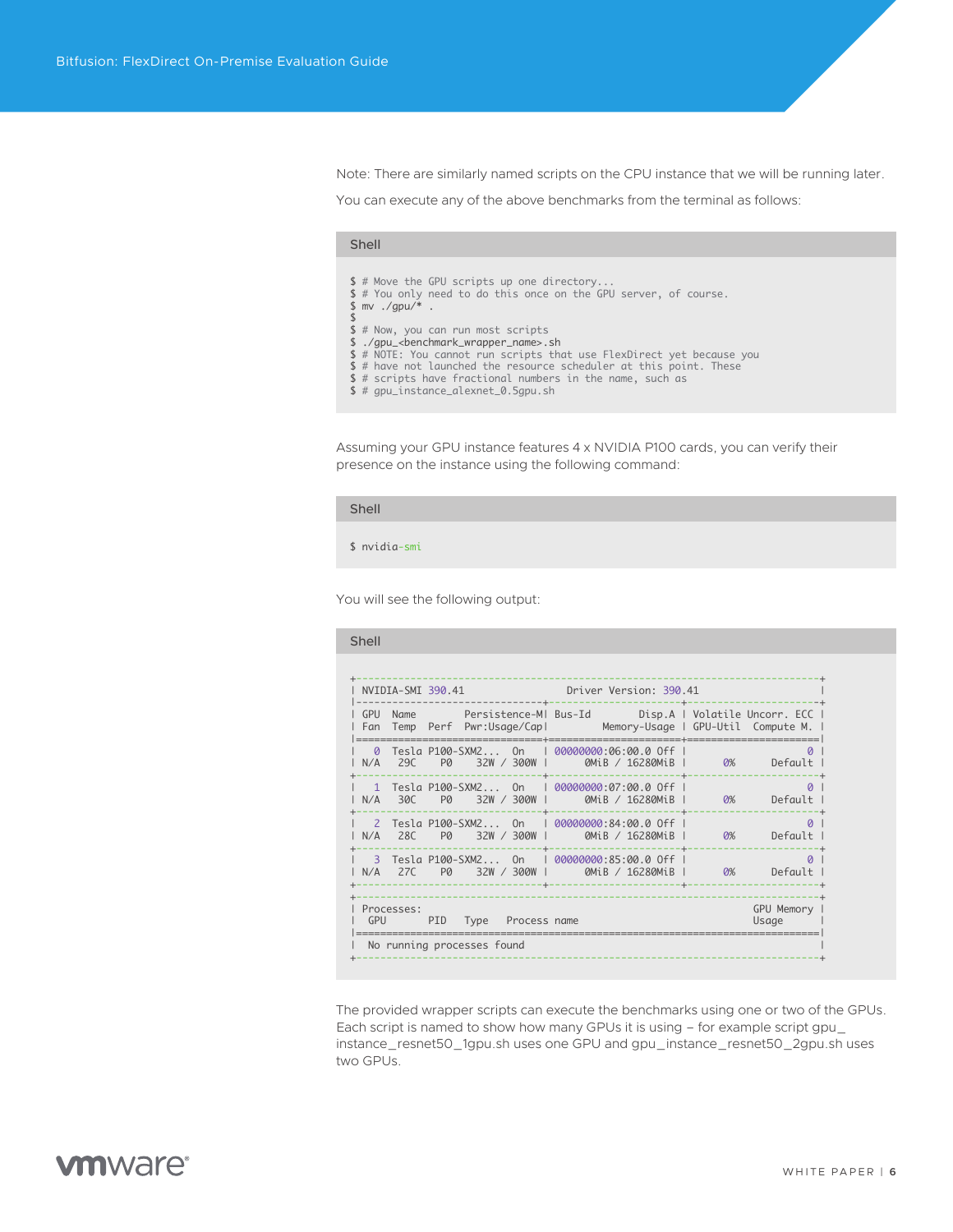The Neural Network Benchmarks report results in Images per Second, while the Recurrent Neural Network Benchmarks report results in Words per Second. Feel free to execute one or more of the Benchmarks. Take into account that some of the benchmarks may take some time to run—progress, however, is always displayed on the screen. The expected approximate results for the runs on the GPU Instances are shown in the tables below:

| CONVOLUTIONAL NEURAL NETWORK<br><b>BENCHMARKS</b> | IMAGES PER SECOND (P100 GPU) |
|---------------------------------------------------|------------------------------|
| gpu_instance_alexnet_1gpu.sh                      | ~ 690                        |
| gpu_instance_alexnet_2gpu.sh                      | ~1050                        |
| gpu_instance_inceptionv3_1gpu.sh                  | ~1.45                        |
| gpu_instance_inceptionv3_2gpu.sh                  | ~100                         |
| gpu_instance_resnet50_1gpu.sh                     | ~170                         |
| gpu_instance_resnet50_2gpu.sh                     | ~130                         |
| gpu_instance_vgg16_1gpu.sh                        | ~1.45                        |
| gpu_instance_vgg16_2gpu.sh                        | ~ 80                         |

| RECURRENT NEURAL NETWORK<br><b>BENCHMARKS</b> | WORDS PER SECOND (P100 GPU) |
|-----------------------------------------------|-----------------------------|
| gpu_instance_rnn_ptb_1gpu.sh                  | ~ 2700                      |
| gpu_instance_rnn_ptb_2gpu.sh                  | ~ 4600                      |

Now that you are familiar with how to run these Benchmarks directly on a GPU instance, let's see how FlexDirect allows you to execute these exact same Benchmarks from a CPU instance which has no physical GPUs.

But before you switch to using the CPU server in the next section, you need to launch the resource scheduler (SRS) on the GPU server. Note that the process continues to run listening to port 56001.

#### Shell

\$ flexdirect resource\_scheduler [INFO ] 2018/09/25 00:27:28 Using 2 GPUs and 7618 MiB of GPU memory per GPU, as reported by nvidia-smi. To override, specify --devices (-d), --num\_gpus (-n) and/or --gpu\_memory  $(-m)$ [INFO ] 2018/09/25 00:27:28 Running resource scheduler on 0.0.0.0:56001 using 2 GPUs (0,1) with 7618 MiB of memory each [INFO ] 2018/09/25 00:27:32 Server is now listening on 56001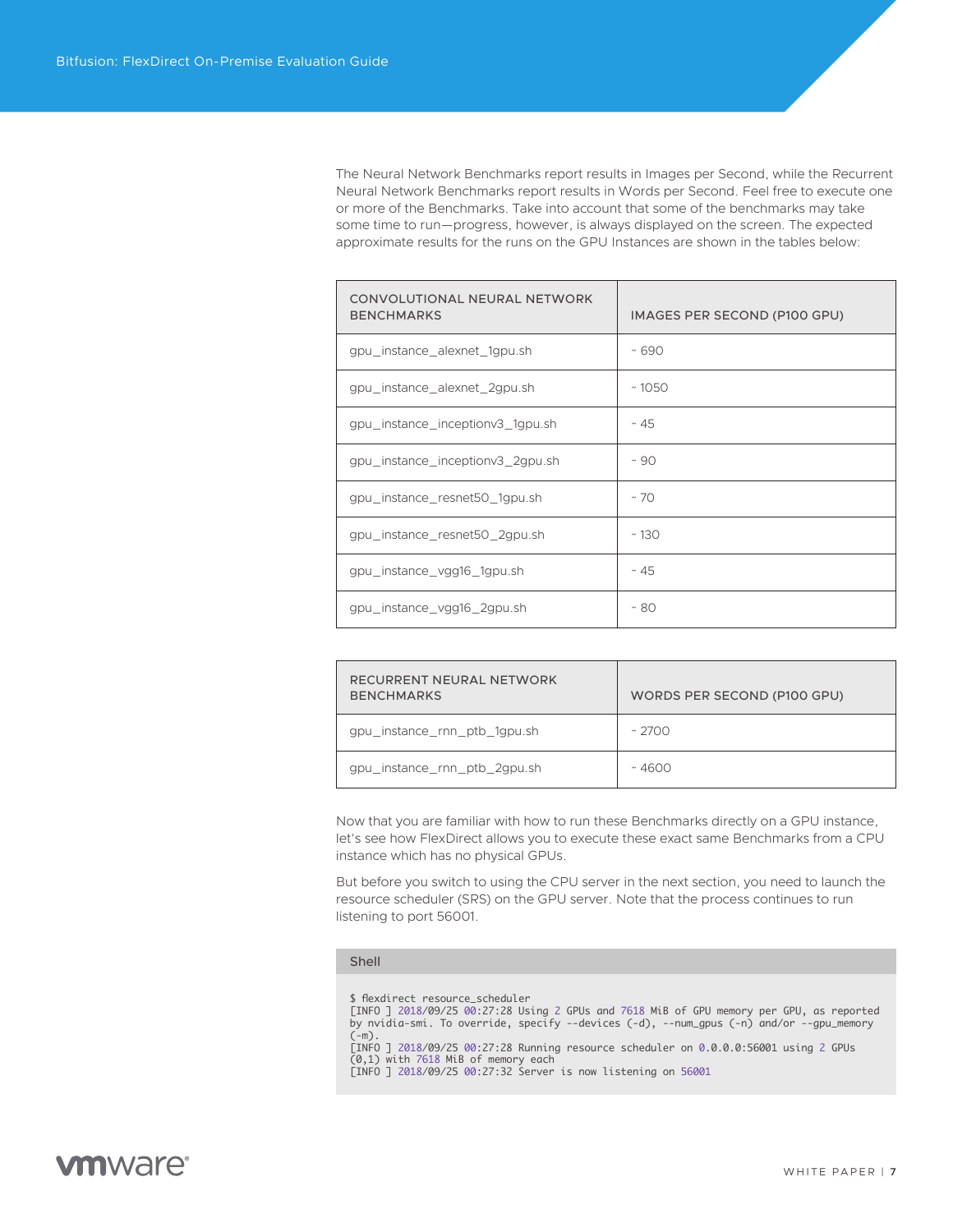## <span id="page-7-0"></span>Section 2: FlexDirect—Remote GPU Examples

The objective of this section is help you get familiar with FlexDirect and to show you how easy it is to run several TensorFlow examples on a CPU instance using remote virtual GPUs (vGPUs).

First, access the CPU instance:

Shell

\$ ssh username@ip\_address\_cpu\_server

Next, verify that this instance has no physical GPU by executing the following command (note that you may need to copy the nvidia-smi executable over from the GPU server):

Shell

\$ nvidia-smi

You will see the following error message as there are no GPUs on this system:

Shell

NVIDIA-SMI has failed because it couldn't communicate with the NVIDIA driver. Make sure that the latest NVIDIA driver is installed and running.

Next, create a configuration file to point to the GPU server and test FlexDirect by issuing a command to list the available GPUs:

Text

```
$ # Assmuing the GPU server has IP address 192.168.10.10
$ sudo su
$ echo 192.168.10.10 > /etc/bitfusionio/servers.conf
$ exit
$ 
$ flexdirect list_gpus
```
You will see output similar to the following:

#### Shell

- server 0 [10.0.0.4:56001+IB]: running 0 tasks |- GPU 0: free memory 16280 MiB / 16280 MiB |- GPU 1: free memory 16280 MiB / 16280 MiB |- GPU 2: free memory 16280 MiB / 16280 MiB |- GPU 3: free memory 16280 MiB / 16280 MiB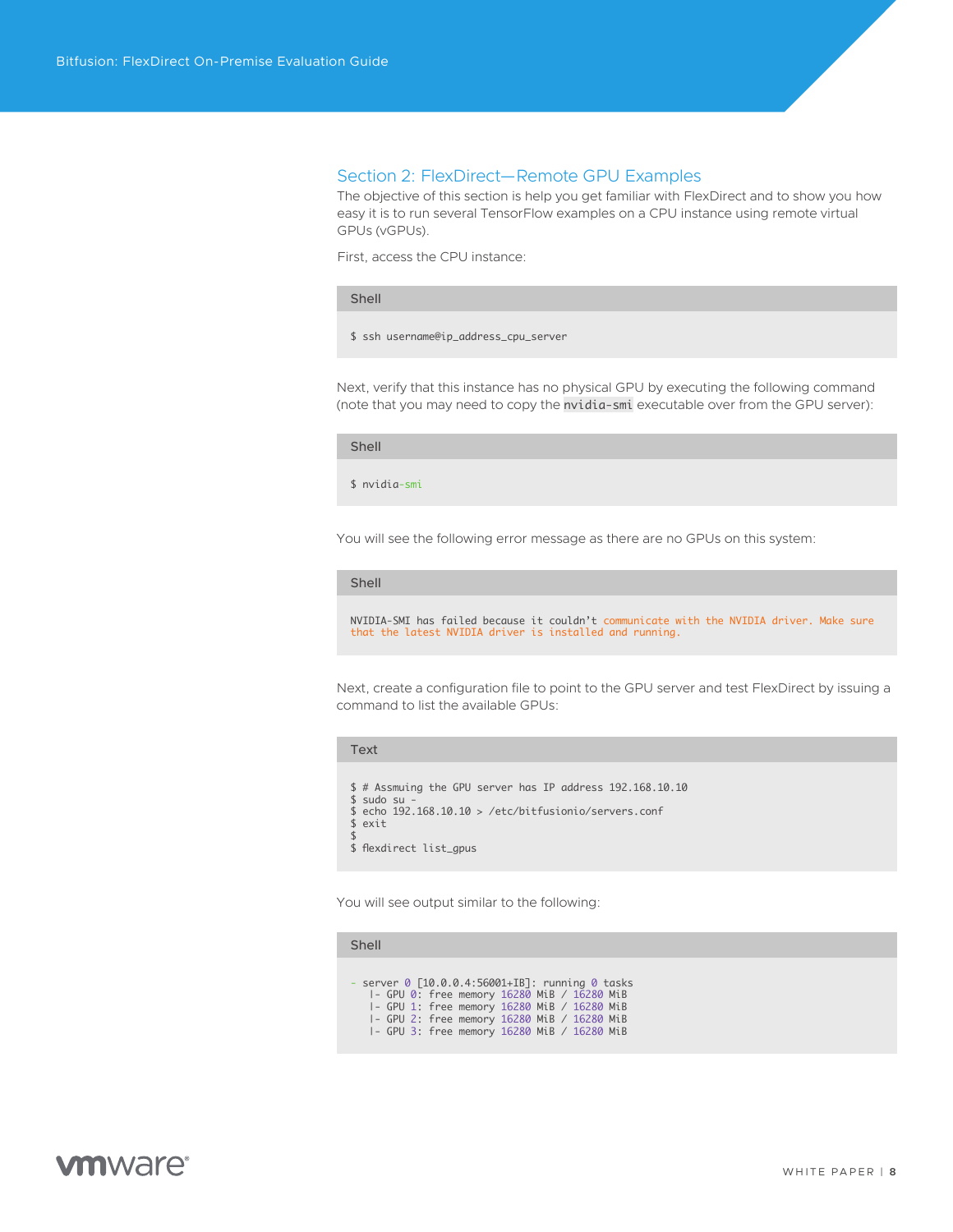The output confirms that the CPU instance is properly connected to the GPU instance, and that FlexDirect is able to detect four GPUs on the GPU instance. Note that the first line shows the IP address, which is the IP address of the GPU instance. If the cluster were to contain multiple GPU instances, you would see an entry for each GPU instance available to FlexDirect, and the output would look similar to the following:

| - server 0 [10.0.1.180:56001]: running 0 tasks |
|------------------------------------------------|
| I- GPU 0: free memory 16280 MiB / 16280 MiB    |
| I- GPU 1: free memory 16280 MiB / 16280 MiB    |
| I- GPU 2: free memory 16280 MiB / 16280 MiB    |
| I- GPU 3: free memory 16280 MiB / 16280 MiB    |
|                                                |
| - server 1 [10.0.1.181:56001]: running 0 tasks |
| I- GPU 0: free memory 16280 MiB / 16280 MiB    |
| I- GPU 1: free memory 16280 MiB / 16280 MiB    |
| I- GPU 2: free memory 16280 MiB / 16280 MiB    |
| I- GPU 3: free memory 16280 MiB / 16280 MiB    |

The "hello world" equivalent for FlexDirect is to run nvidia-smi on a remote vGPU. Please execute the following command.

#### Shell

Shell

```
$ flexdirect run -n 1 nvidia-smi
```
- \$ # Or if nvidia-smi is a local, out-of-path program then you would run
- \$ # flexdirect run -n 1 ./nvidia-smi

As a result, you will be presented with the following output:

#### Shell

```
Requesting GPUs [0 1 2 3] with 16280 MiB of memory from server 0...<br>Locked four GPUs with partial memory 1, configuration saved to '/tmp/flexdirect004000124'<br>Running client command 'nvidia-smi' on four GPUs, with the follo
```

| NVIDIA-SMI 390.41                                                                       | Driver Version: 390.41                                                                      |                           |
|-----------------------------------------------------------------------------------------|---------------------------------------------------------------------------------------------|---------------------------|
| $\sqrt{5}$<br>Name<br>Temp Perf Pwr:Usage/Capl<br>l Fan                                 | Persistence-MI Bus-Id Disp.A   Volatile Uncorr. ECC  <br>Memory-Usage   GPU-Util Compute M. |                           |
| $\Omega$<br>$Testa P100-SXM2$ On $\Box$<br>29C<br>32W / 300W<br>N/A<br>PØ               | 00000000:06:00.0 Off I<br>0MiB / 16280MiB                                                   | $\Omega$<br>Default<br>0% |
| Tesla P100-SXM2 On<br>$1 \quad 1$<br>N/A<br>30C<br>32W / 300W<br>PØ                     | 00000000:07:00.0 Off I<br>0MiB / 16280MiB                                                   | $\Omega$<br>Default<br>0% |
| $\overline{\phantom{0}}$<br>Tesla P100-SXM2 On<br>N/A<br>28C<br>32W / 300W<br><b>PØ</b> | 00000000:84:00.0 Off I<br>0MiB / 16280MiB                                                   | $\Omega$<br>Default<br>0% |
| Tesla P100-SXM2 On<br>$\overline{\mathbf{3}}$<br>N/A<br>27C<br>32W / 300W L<br>PØ       | 00000000:85:00.0 Off I<br>0MiB / 16280MiB                                                   | $\Omega$<br>Default<br>0% |
| Processes:<br>GPU<br>PID<br>Type Process name                                           |                                                                                             | GPU Memory<br>Usage       |
| No running processes found                                                              |                                                                                             |                           |

+-----------------------------------------------------------------------------+ Releasing GPUs from config file '/tmp/flexdirect004000124'...

Released GPUs on 1 servers and removed generated config file '/tmp/flexdirect004000124'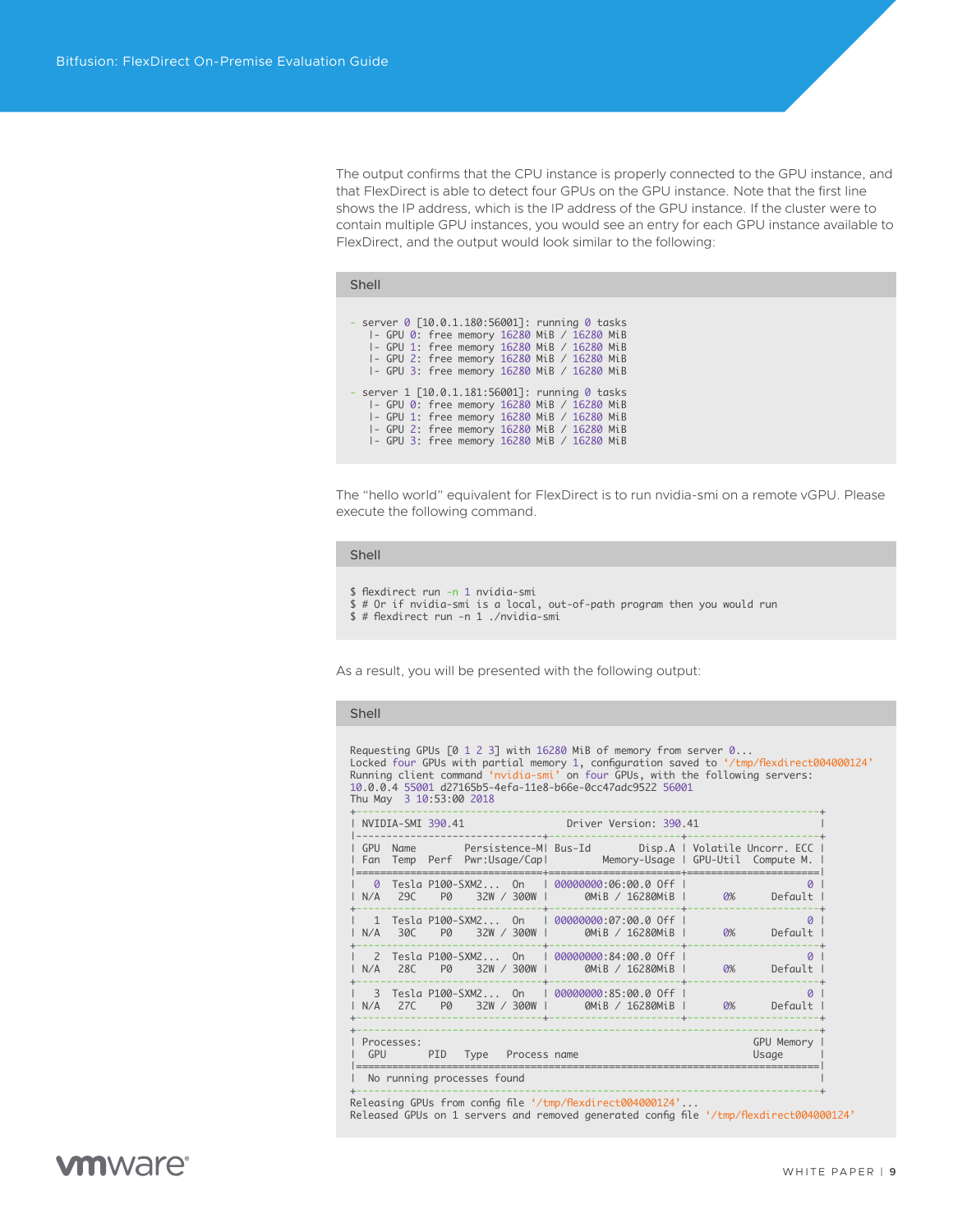<span id="page-9-0"></span>Let's dissect the above command first:

| flexdirect | # main FlexDirect command       |
|------------|---------------------------------|
| run        | # run a GPU application         |
| $-n2$      | # using 2 vGPUs                 |
| nvidia-smi | # application command to be run |

The output from the command should look very familiar, as it displays the exact same GPU information which you previously encountered when running directly on the GPU instance. It is worth examining the printed header before the GPU information, as it provides detailed information about the execution of the FlexDirect vGPU request:

#### Shell

Shell

Requesting GPUs [0 1 2 3] with 16280 MiB of memory from server 0... Locked four GPUs with partial memory 1, configuration saved to '/tmp/flexdirect004000124' Running client command 'nvidia-smi' on four GPUs, with the following servers: 10.0.0.4 55001 d27165b5-4efa-11e8-b66e-0cc47adc9522 56001

These lines inform you that four GPUs, each with 16280 MiB of memory, were allocated for the application request on server zero. partial memory 1, indicates that the complete memory for each GPU was allocated for the request (partial allocation of GPUs and memory will be discussed in more detail in the next Section 3, but the value, 1, means 100%). Finally, the IP address of the GPU server is shown, as this is where the CPU instance allocates the virtual GPUs (vGPUs) from. For you, this IP address will be the IP address of your GPU instance.

Now that the basic operation of FlexDirect is understood it is time to execute real workloads using remote vGPUs. Move into the working directory on your CPU instance the several wrapper scripts in the cpu subdirectory which execute the same benchmarks as before (and the benchmark repository should have also been cloned in this working directory), only this time they do it using remote vGPUs:

Convolutional Neural Network Benchmarks (CPU Wrapper Scripts):

 cpu\_instance\_alexnet\_0.25rgpu.sh cpu\_instance\_alexnet\_0.5rgpu.sh cpu\_instance\_alexnet\_1rgpu.sh cpu\_instance\_alexnet\_2rgpu.sh cpu\_instance\_inceptionv3\_0.25rgpu.sh cpu\_instance\_inceptionv3\_0.5rgpu.sh cpu\_instance\_inceptionv3\_1rgpu.sh cpu\_instance\_inceptionv3\_2rgpu.sh cpu\_instance\_resnet50\_0.25rgpu.sh cpu\_instance\_resnet50\_0.5rgpu.sh cpu\_instance\_resnet50\_1rgpu.sh cpu\_instance\_resnet50\_2rgpu.sh cpu\_instance\_vgg16\_0.5rgpu.sh cpu\_instance\_vgg16\_1rgpu.sh cpu\_instance\_vgg16\_2rgpu.sh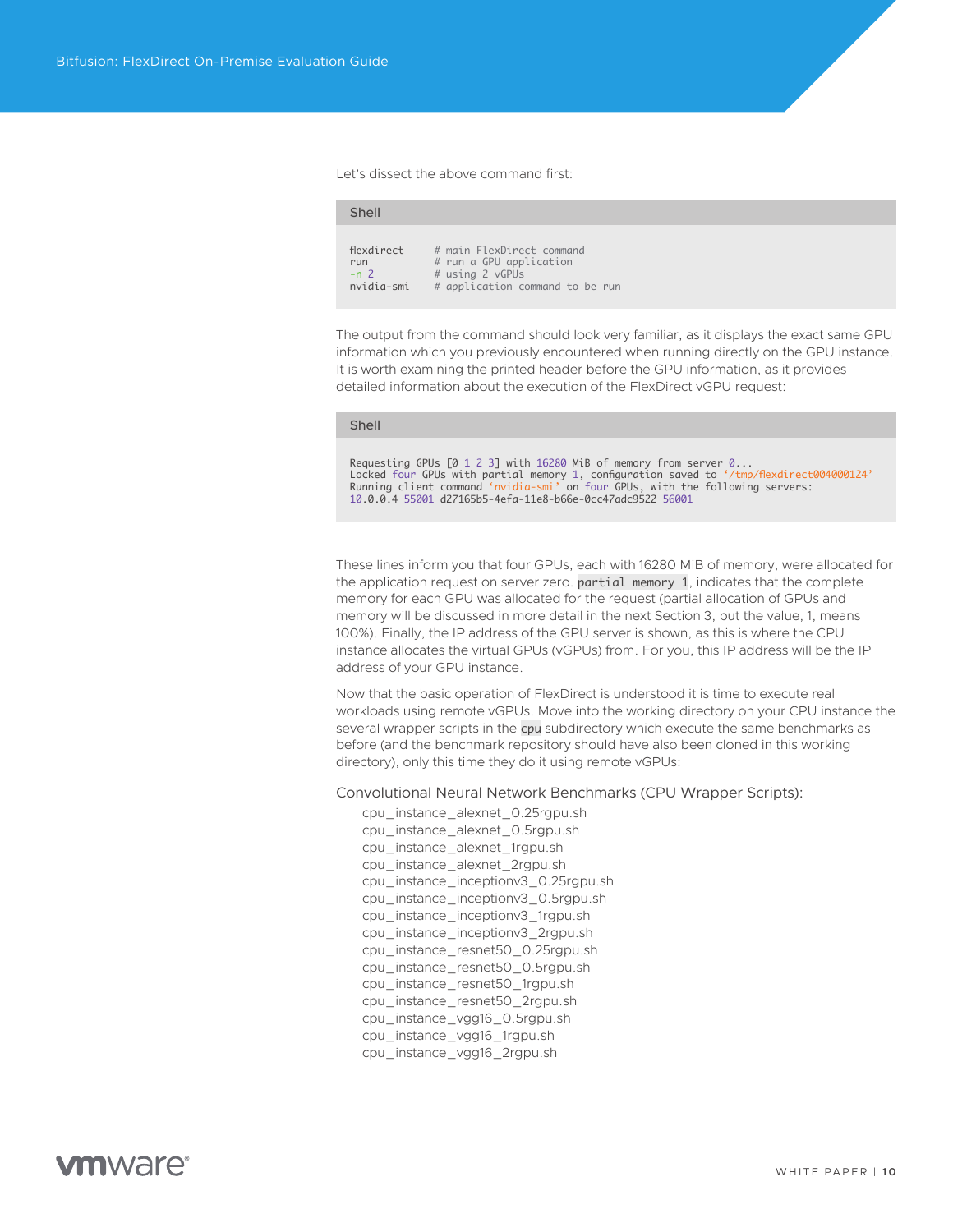<span id="page-10-0"></span>Recurrent Neural Network Benchmarks (CPU Wrapper Scripts):

 cpu\_instance\_rnn\_ptb\_0.25rgpu\_small.sh cpu\_instance\_rnn\_ptb\_0.5rgpu\_small.sh cpu\_instance\_rnn\_ptb\_1rgpu.sh cpu\_instance\_rnn\_ptb\_2rgpu.sh

You can execute any of the above benchmarks from the terminal as follows:

### Shell

- \$ # Move the CPU scripts up one directory... \$ # You only need to do this once on the CPU server, of course. \$ mv ./cpu/\* .  $\triangleleft$ \$ # Now, you can run any of them
- \$ ./cpu\_<benchmark\_wrapper\_name>.sh

We encourage you to examine these scripts to see how easy it is to use FlexDirect to run all these benchmarks. The expected results for the above benchmarks are shown in the tables below:

| CONVOLUTIONAL NEURAL NETWORK<br><b>BENCHMARKS</b> | IMAGES PER SECOND (P100 GPU) |
|---------------------------------------------------|------------------------------|
| cpu_instance_alexnet_1rgpu.sh                     | ~525                         |
| cpu_instance_alexnet_2rgpu.sh                     | ~1075                        |
| cpu_instance_inceptionv3_1rgpu.sh                 | ~1.45                        |
| cpu_instance_inceptionv3_2rgpu.sh                 | ~100                         |
| cpu_instance_resnet50_1rgpu.sh                    | ~1.65                        |
| cpu_instance_resnet50_2rgpu.sh                    | ~125                         |
| cpu_instance_vgg16_1rgpu.sh                       | ~1.45                        |
| cpu_instance_vgg16_2rgpu.sh                       | ~80                          |

| RECURRENT NEURAL NETWORK<br><b>BENCHMARKS</b> | WORDS PER SECOND (P100 GPU) |
|-----------------------------------------------|-----------------------------|
| cpu_instance_rnn_ptb_1rgpu.sh                 | ~2525                       |
| cpu_instance_rnn_ptb_2rgpu.sh                 | ~ 4450                      |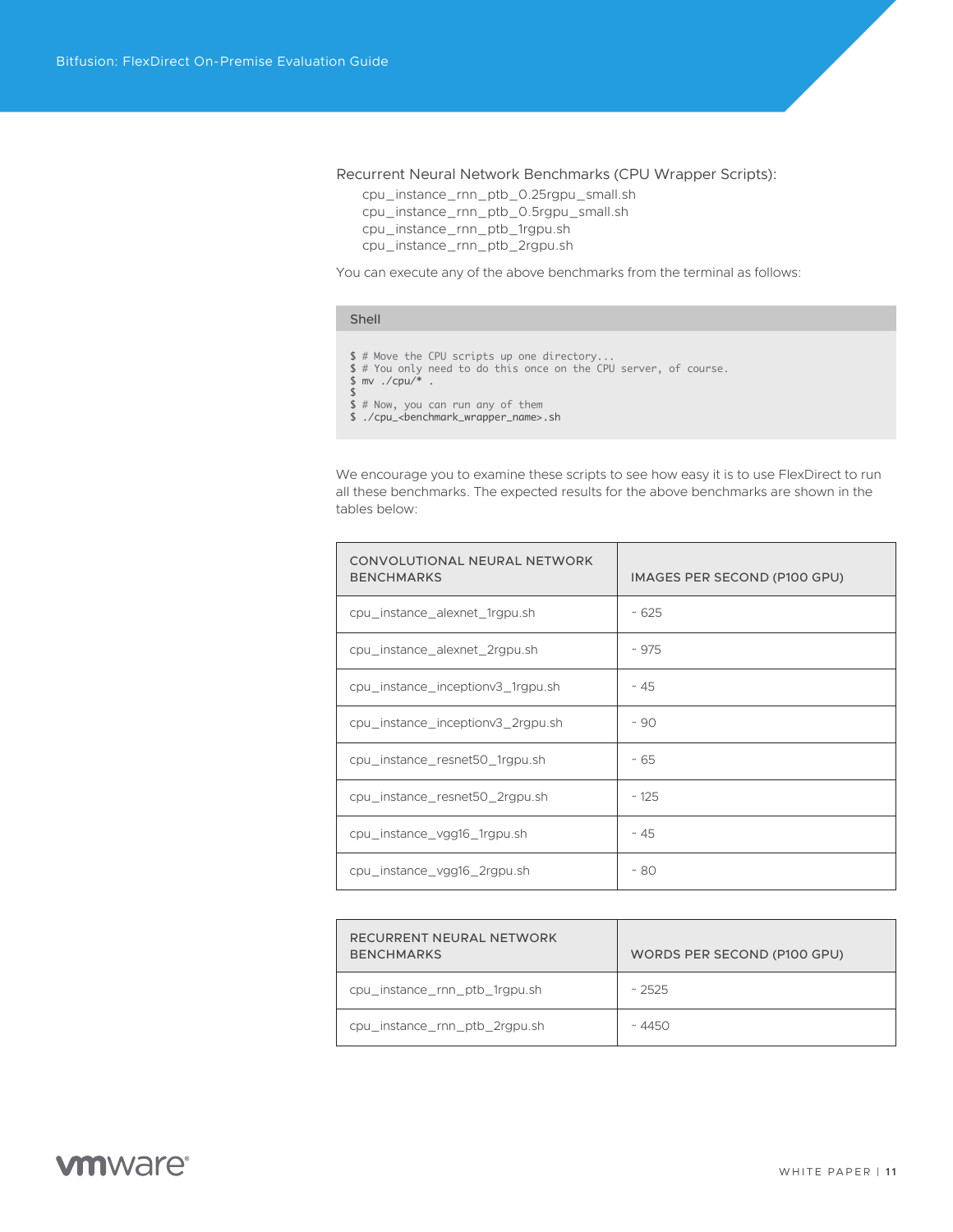<span id="page-11-0"></span>Additionally, please note that the performance results on the CPU instance are expected to be within a few percentage points of the results you obtained on the GPU instance—you can compare the table above to the table in Section 1, or you can compare your actual results. Minor performance variations can be explained by occasional network variability in bandwidth and latency.

## Section 3: FlexDirect—Partial GPU Examples

A novel feature of FlexDirect is the ability allocate partial vGPUs for application requests by limiting the amount of GPU memory an application may use at runtime. GPU memory is a scarce resource. And more often than not, applications over-allocate the amount of memory they need. Consequently, the number of parallel applications or processes which could take advantage of the complete GPU memory space may be unnecessarily limited. To observe this limitation, please access the GPU instance via:

#### Shell

\$ ssh username@ip\_address\_gpu\_server

Then, in your working directory execute the following script:

## Shell

\$ ./gpu\_instance\_rnn\_ptb\_1gpu\_small.sh

The above script executes an RNN on a language model, but processes a small data set which in reality requires only a fraction of the GPU memory. Naturally, you would assume that for experimental purposes it would make sense to run several of these models in parallel and monitor the progress to see which one converges fastest, trying something similar to this:

#### Shell

\$ ./gpu\_instance\_rnn\_ptb\_1gpu\_small.sh &

\$ ./gpu\_instance\_rnn\_ptb\_1gpu\_small.sh &

Similarly, two developers may be accessing the same system and trying to experiment with these small models while accessing the GPU. Unfortunately, in both cases, the first process or user would monopolize the resource, while the second process or user would see an error message similar to the following:

#### Shell

ResourceExhaustedError (see above for traceback): OOM when allocating tensor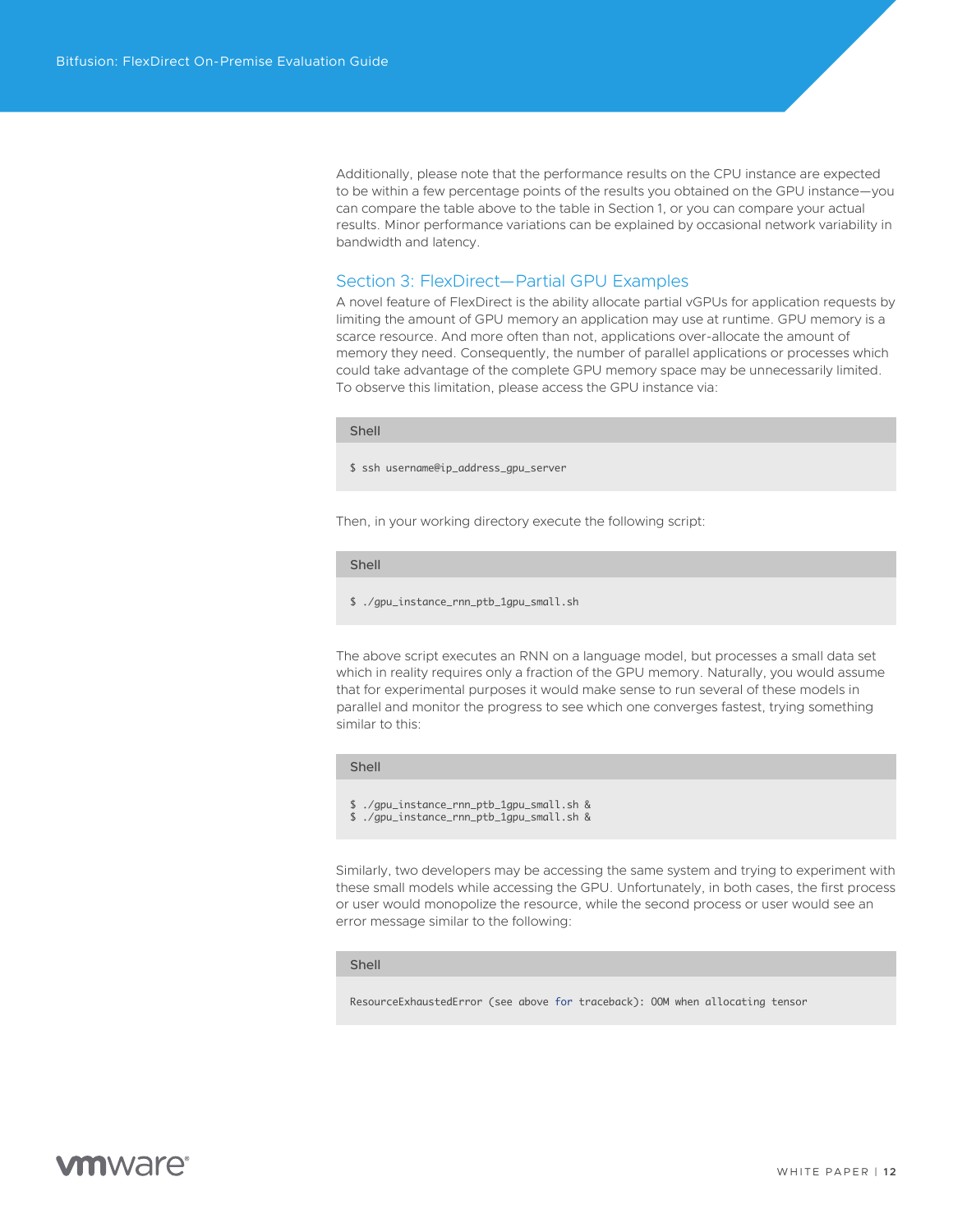As previously discussed, this is a serious problem, because the above model only requires a fraction of the GPU. As such, without FlexDirect, GPU resources are severely underutilized. FlexDirect however, makes it very easy to remedy the above situation. If you examine the script above, you will see the command it runs is as follows:

#### Shell

\$ python models/tutorials/rnn/ptb/ptb\_word\_lm.py --data\_path data/simple-examples/data/ nodel=small --num\_gpus 1

To allocate 0.5 of a vGPU for our application, the above command simply needs to be changed to the following:

#### Shell

\$ flexdirect run -n 1 -p 0.5 "python models/tutorials/rnn/ptb/ptb\_word\_lm.py --data\_path data/simple-examples/data/ --model=small --num\_gpus 1"

This command is similar to the one we used in the "hello world" example in the previous section. The only new flag introduced is -p (or --partial) and specifies the fraction of the GPU memory to allocate for the application–where 1 represents 100% of the GPU memory, 0.5 represents 50%, and so on.

The exact same command to allocate a partial vGPU will work whether invoked from the GPU instances or from the CPU instances. To help avoid copy/paste errors as you work through this guide, however, we have provided both cpu and gpu scripts which launch multiple, concurrent instances of the above command.

On the GPU Instance:

#### Shell

- \$ gpu\_instance\_alexnet\_0.25gpu.sh
- \$ gpu\_instance\_alexnet\_0.5gpu.sh \$ gpu\_instance\_inceptionv3\_0.25gpu.sh
- \$ gpu\_instance\_inceptionv3\_0.5gpu.sh
- \$ gpu\_instance\_resnet50\_0.25gpu.sh
- \$ gpu\_instance\_resnet50\_0.5gpu.sh
- \$ gpu\_instance\_rnn\_ptb\_0.25gpu\_small.sh
- \$ gpu\_instance\_rnn\_ptb\_0.5gpu\_small.sh
- \$ gpu\_instance\_vgg16\_0.5gpu.sh

On the CPU Instance:

## Shell

- \$ cpu\_instance\_alexnet\_0.25rgpu.sh
- \$ cpu\_instance\_alexnet\_0.5rgpu.sh
- \$ cpu\_instance\_inceptionv3\_0.25rgpu.sh \$ cpu\_instance\_inceptionv3\_0.5rgpu.sh
- \$ cpu\_instance\_resnet50\_0.25rgpu.sh
- \$ cpu\_instance\_resnet50\_0.5rgpu.sh
- 
- \$ cpu\_instance\_rnn\_ptb\_0.25rgpu\_small.sh \$ cpu\_instance\_rnn\_ptb\_0.5rgpu\_small.sh
- \$ cpu\_instance\_vgg16\_0.5rgpu.sh
-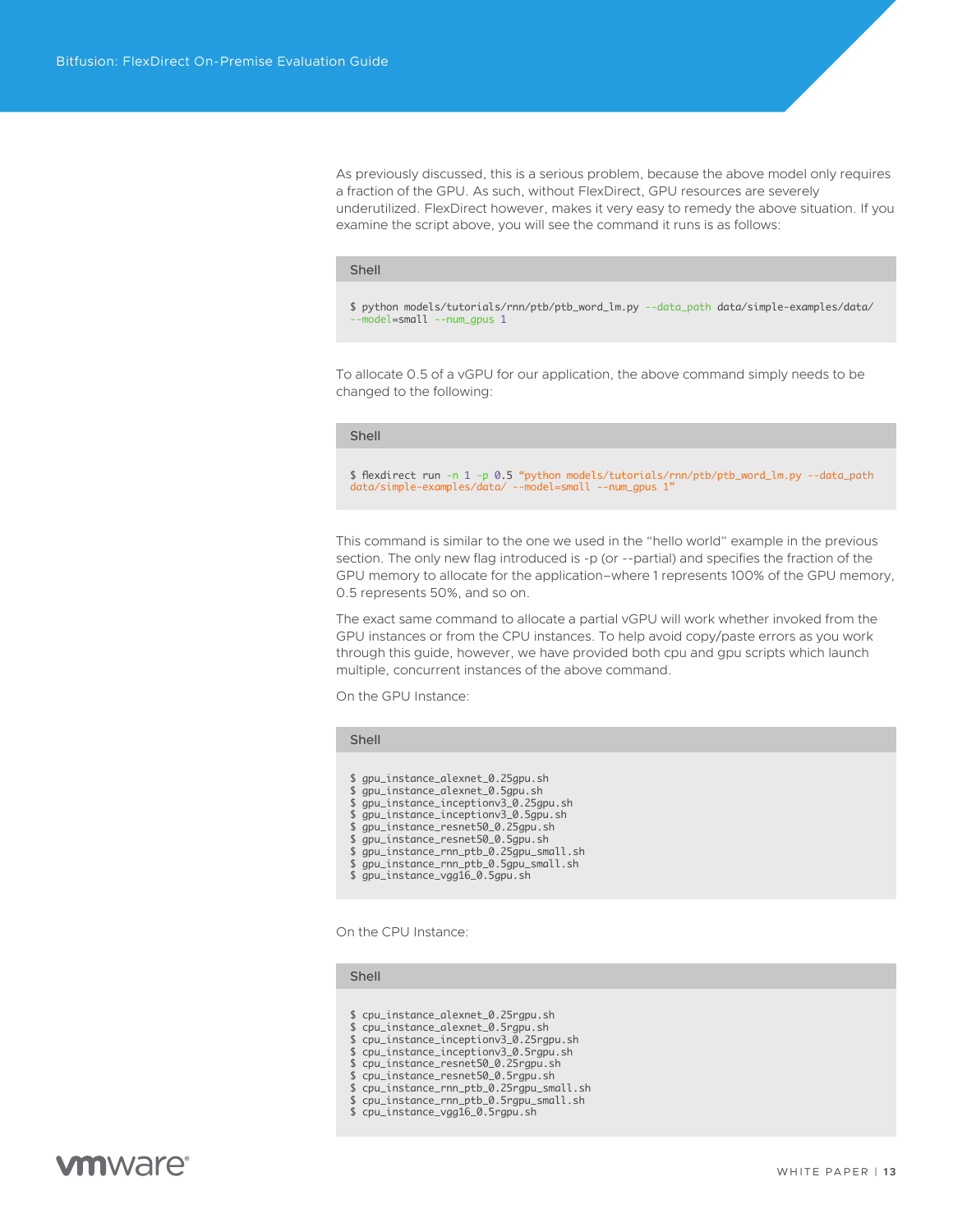<span id="page-13-0"></span>For example, you can execute four simultaneous 50%-sized partial instantiations on the GPU instances as follows:

| Shell                                                                                                                                                                                                                                                                                                                                                                                                                                                                                                                                                                                                                                                                                                                                 |  |
|---------------------------------------------------------------------------------------------------------------------------------------------------------------------------------------------------------------------------------------------------------------------------------------------------------------------------------------------------------------------------------------------------------------------------------------------------------------------------------------------------------------------------------------------------------------------------------------------------------------------------------------------------------------------------------------------------------------------------------------|--|
| \$ cat cpu_instance_rnn_ptb_0.5rgpu_small.sh<br>flexdirect run -n 1 -p 0.5 "python models/tutorials/rnn/ptb/ptb_word_lm.py --data_path<br>$data/simple-examples/data/$ --model=small --num_qpus 1" &<br>flexdirect run -n 1 -p 0.5 "python models/tutorials/rnn/ptb/ptb_word_lm.py --data_path<br>data/simple-examples/data/ --model=small --num_qpus 1" &<br>flexdirect run -n 1 -p 0.5 "python models/tutorials/rnn/ptb/ptb_word_lm.py --data_path<br>data/simple-examples/data/ --model=small --num_qpus 1" &<br>flexdirect run -n 1 -p 0.5 "python models/tutorials/rnn/ptb/ptb_word_lm.py --data_path<br>data/simple-examples/data/ --model=small --num_qpus 1" &<br>wait # block until preceeding background processes complete |  |
|                                                                                                                                                                                                                                                                                                                                                                                                                                                                                                                                                                                                                                                                                                                                       |  |
| ./cpu_instance_rnn_ptb_0.5rgpu_small.sh                                                                                                                                                                                                                                                                                                                                                                                                                                                                                                                                                                                                                                                                                               |  |

Each one of the applications launched by this script will be permitted to uses exactly one-half of the GPU memory, essentially splitting the two GPU cores into four vGPUs, and you will not run out of memory. You can verify the proper memory allocation while the applications are running by executing nvidia-smi in a separate terminal window which is connected to the GPU instance.

Note: If the amount of memory required by a test exceeds the amount of memory available in its partial GPU, the test will fail. If this occurs, you can edit the script to user smaller batch sizes until it succeeds.

## **Conclusion**

FlexDirect makes it possible to disaggregate GPUs from CPU instances and to only request them when needed, leading to much more flexible cluster designs, better utilization, and an overall lower cost of ownership. Essentially it is an elastic, virtual GPU architecture.

FlexDirect has many more advanced features for managing and allocating vGPUs; this brief guide serves only as an introduction. For some of the more advanced features, please take a look at the online documentation at: *[https://www-review.vmware.com/](https://www-review.vmware.com/solutions/business-critical-apps/hardwareaccelerators-virtualization.html) [solutions/business-critical-apps/hardwareaccelerators-virtualization.html](https://www-review.vmware.com/solutions/business-critical-apps/hardwareaccelerators-virtualization.html)* or from the FlexDirect help command:

## Shell

\$ flexdirect help [run | list\_gpus | ...]

For any question, comments, or feedback, please contact Bitfusion at: *[askbitfusion@](mailto:askbitfusion%40vmware.com?subject=) [vmware.com](mailto:askbitfusion%40vmware.com?subject=)*